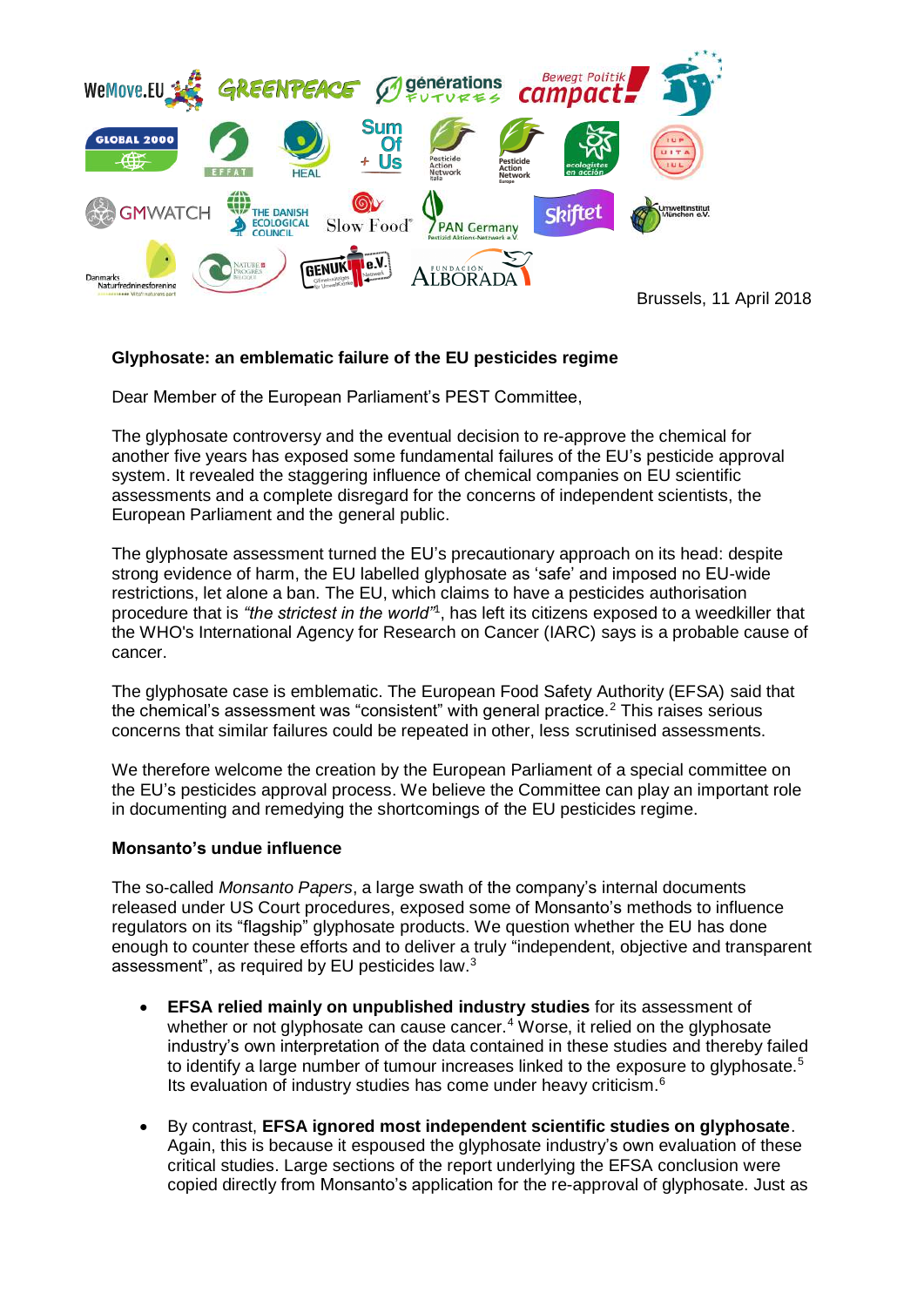Monsanto discarded most of the studies into glyphosate's long-term health impacts as "irrelevant" and "unreliable", the EU did so too.<sup>7</sup>

• In addition, **EFSA drew on industry-sponsored review papers** to guide its assessment of glyphosate. These papers "served to summarise or substantiate the industry position on glyphosate", EFSA said.<sup>8</sup> Some of them may have been "ghostwritten" by Monsanto's in-house scientists themselves.<sup>9</sup> The EU report on glyphosate not only references these industry-sponsored review papers, it also endorses the views provided in them.<sup>10</sup>

The European Commission failed to investigate these issues. For example, the Commission accepted EFSA's assurances that Monsanto's evaluation of independent studies had been duly reviewed and amended.<sup>11</sup> This is despite the fact that EFSA was unable to demonstrate any independent review of the sections copy-pasted from Monsanto. At the Monsanto Papers hearing of 11 October 2017 at the European Parliament, EFSA instead pointed to unrelated sections of the report.<sup>12</sup>

At no point did the European Commission ask EFSA to reconsider any part of its glyphosate assessment. This is in stark contrast with its approach to EFSA's assessment of *diquat*, another herbicide. On 19 February 2018, the Commission asked EFSA to review a critical part of its evaluation, based on concerns raised by the chemical's manufacturer, Syngenta.<sup>13</sup>

## **Environmental impact ignored**

EFSA concluded that all but one of the uses of glyphosate posed a "risk to wild non target terrestrial vertebrates". It identified a high long-term risk to mammals for some of the main uses and said that it was unable to assess long-term risks to small herbivorous mammals (e.g. voles) and insectivorous birds, due to insufficient data. In addition, the European chemicals agency (ECHA) classified glyphosate as "toxic to aquatic life with long lasting effects". However, the Commission claimed that the "EU assessment did not provide any evidence that indicates ecosystem degradation caused by glyphosate".<sup>14</sup>

## **Passing the buck to EU Member States**

While rejecting any action to restrict glyphosate at the EU level, the Commission instead asked EU Member States to consider national-level measures. For example, EU Member States could mitigate "the risk to terrestrial vertebrates and non-target terrestrial plants" and "the risk to diversity and abundance of non-target terrestrial arthropods and vertebrates".<sup>15</sup>

The Commission also asked EU Member States to carefully consider potential health impacts of glyphosate-based products, such as genotoxicity (i.e. damage to DNA).<sup>16</sup> EFSA highlighted the need to "address" long-term impacts such as the ability to cause cancer, damage DNA and interfere with reproduction.<sup>17</sup>

By asking EU Member States to deal with risks identified at the EU level, the Commission has simply discharged its responsibility for ensuring effective protection of human health, animal health and the environment.

The re-approval glyphosate has seriously damaged trust in the EU and its ability to protect Europeans from harm. With your help, we hope that the PEST Committee can rebuild this trust by investigating the failures of the EU pesticides regime and by making practicable recommendations for improvement.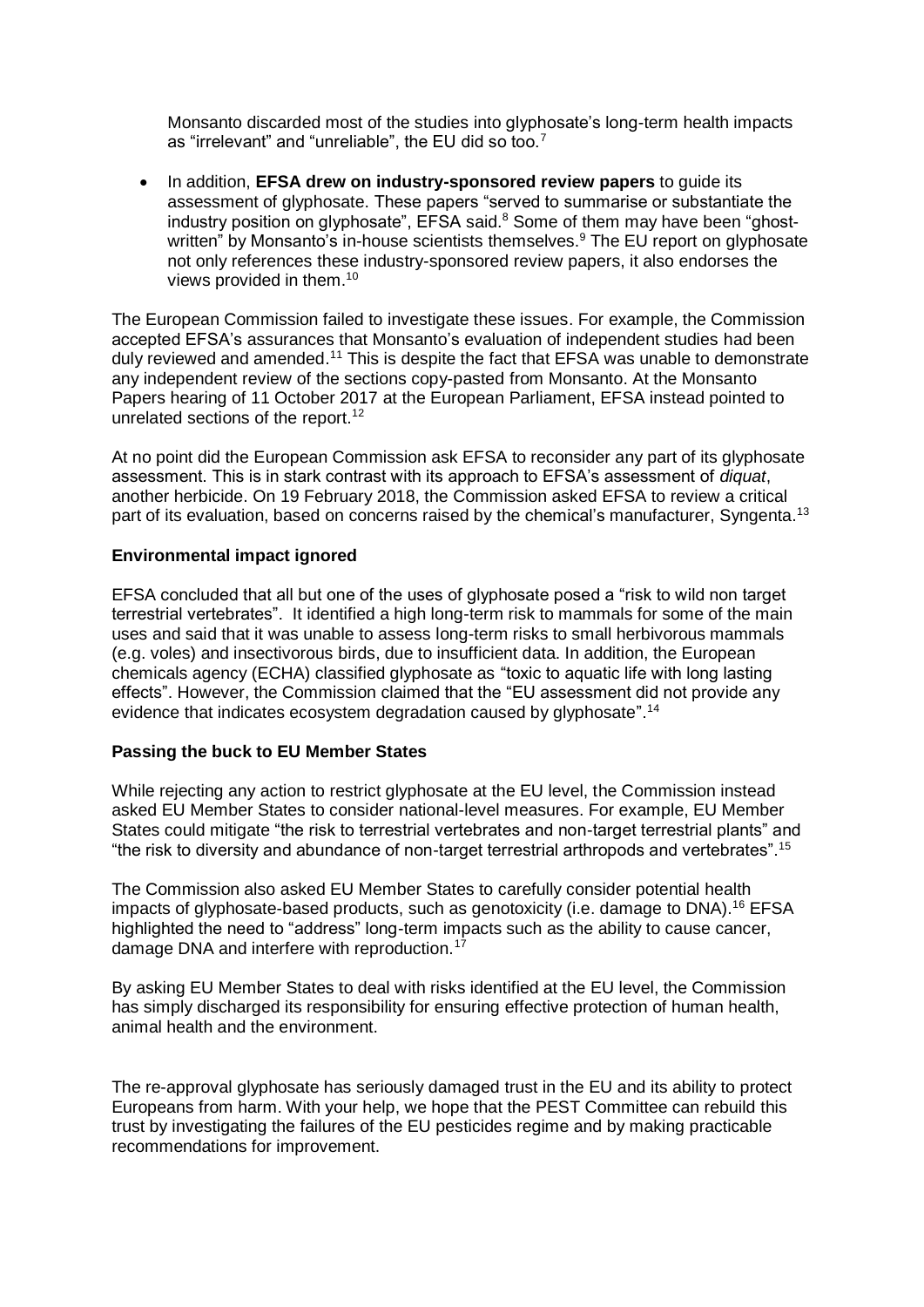Yours sincerely,

cento.

Mika Leandro, WeMove.EU

Also on behalf of:

Greenpeace European Unit Générations Futures Health and Environment Alliance (HEAL) GLOBAL2000 - Friends of the Earth Austria **Campact** Corporate Europe Observatory (CEO) Pesticide Action Network Europe Pesticide Action Network Germany Pesticide Action Network Italy **SumOfUs** Danmarks Naturfredningsforening **Skiftet** Umweltinstitut München e.V. Ecologistas en Acción The Danish Ecological Council Fundación Alborada **GMWatch** Nature & Progrès Belgique Slow Food The International Union of Food, Agricultural, Hotel, Restaurant, Catering, Tobacco and Allied Workers' Associations (IUF) European Federation of Food, Agriculture and Tourism Trade Unions (EFFAT) GENUK e.V.

<sup>1</sup> [Glyphosate: Commission proposes the way forward,](http://europa.eu/rapid/press-release_STATEMENT-16-2011_en.htm) statement by Commissioner Andriukaitis on 1 June 2016

<sup>&</sup>lt;sup>2</sup> EFSA statement addressing stakeholder concerns related to the EU assessment of glyphosate and [the "Monsanto papers",](http://www.efsa.europa.eu/sites/default/files/170523-efsa-statement-glyphosate.pdf) 23 May 2017

<sup>&</sup>lt;sup>3</sup> REGULATION (EC) No 1107/2009, Article 11